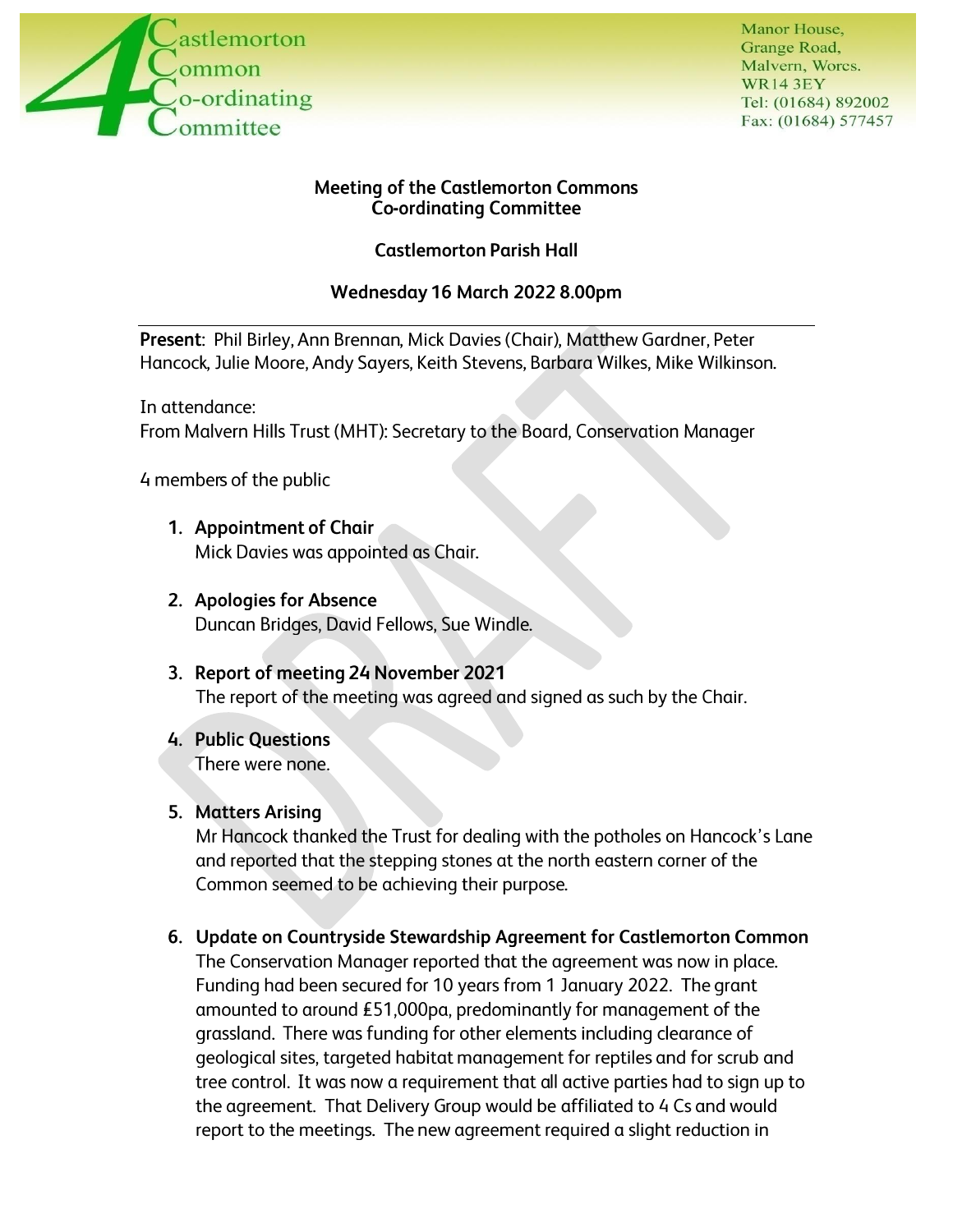livestock numbers. Mr Gardner commented that the focus was on delivery of the requirements, rather than prescribing how they were achieved. Details of the objectives had been set out on an E-mail circulated to members. The Chair congratulated the Delivery Group on their hard work and persistence in securing the agreement.

### **7. Report from Malvern Hills Trust**

There was little to report on Governance Changes. It had been agreed that the Trust would proceed with an application to the Charity Commission for s 74. consent to spend money on a private Bill but because of other commitments little progress had been made.

The Conservation Manager reported on behalf of the CEO:

- Patching of the road surface had been carried out on Hancock's Lane and further quotes were being sought.
- Work had been undertaken to Strawbyn Bridge to reset the side railing. Ms Brennan asked if there was a formal width restriction on the bridge - there was not, but some new reflective bollards had been installed either side.
- $\bullet$ Chandler's Cross. Reseeding and corner posts were planned for the grass triangle.

Comments included:

- o The junction was a single track junction and was white lined so that the junction could be exited from either side of the triangle. This was a common configuration in the area.
- o Mr Flanagan observed that one of the issues was the increase in the number of delivery drivers who were not driving with regard to the road markings. Drivers were persistently driving across the triangle.
- o There was a debate about whether the triangle had changed in size and shape and whether the junction was fit for purpose. Checking back through Google Earth records/ any old photos was suggested. If concerns were now being expressed about the design of the junction it was a matter for Highways. The Parish Council could make an approach.
- o There had been a series of water leaks along New Road which had added to the problem. This needed to be fixed first.
- $\bullet$ The Trust planned to rebuild the bund on the corner by Swinyard Car park to try to prevent parking on the outside of the bend. The work would be carried out in late spring/summer.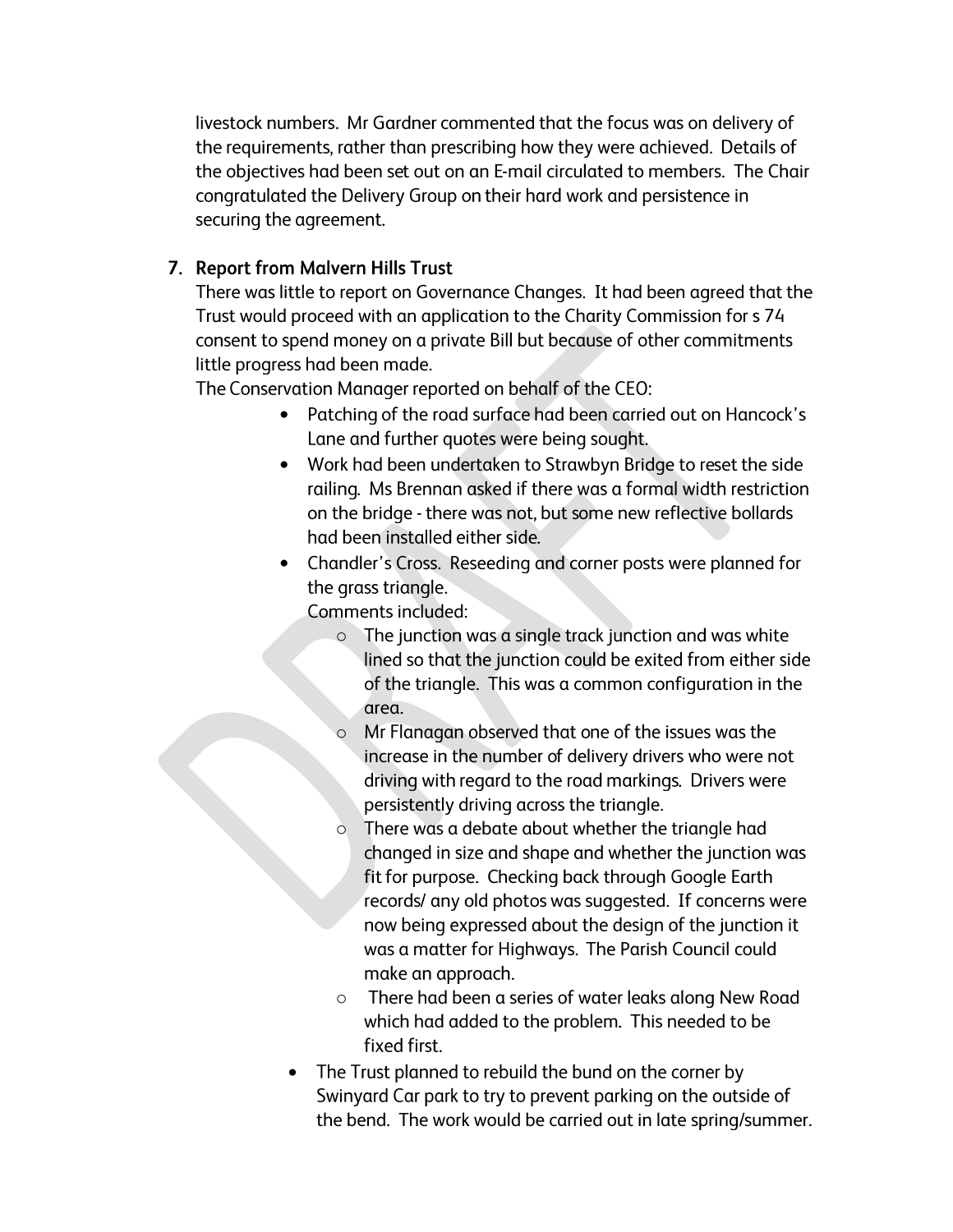Nothing further had been heard about the decommissioning of the reservoir at British Camp.

### **8. Report from MHT Conservation Manager**

Scrub clearance was finished for the year. This had mainly comprised maintenance of areas previously cleared.

Warning signs that lambs were on the common would be put up shortly. The plastic sheeting had been removed from the ponds and the results were being monitored. The bunds which retained the water in the ponds would be replaced. The Trust was involved in a DEFRA trial for the Environmental Land Management Scheme, the follow-on environmental grant scheme. The trial involved land across a wider area extending from Bromsberrow to some of the commons in the direction of Upton on Severn/Pershore. The trial was being run through the Foundation for Common Land who had appointed a new Officer. That person would contact all the stakeholders and research how successfully schemes had worked in the past. DEFRA had set the parameters of the research. One of the factors which put people off joining the previous schemes was increasing levels of "red tape" with associated cost. Mr Davies said any new scheme needed to be practical and achievable.

### **9. Stock visibility/casualties**

Matthew Gardner said he was aware of 3 road traffic incidents involving stock.

### **10. Reports from CCA**

CCA had held their AGM, and some new people were getting involved. It was planned to run the Shindig on 16 July.

### **11. Reports from other represented bodies**

Mr Hancock had some maintenance requests - brambles on the North West side of the other bridge on Hancocks Lane needed cutting back. The parking area close to Welland needed some holes filling. He had found that it was possible to report issues close to the road in that parking area on the Highways reporting web site. He also thought it might be worth trying to improve drainage in and around the car park. The Trust's byelaws were displayed on a stone at the edge of the car park and part of the structure had fallen away some time ago and had never been removed or repaired.

Mr Birley said the track from the end of New Road to his property/ Ambleside and Midsummer Farm had been regraded but water run off was creating further potholes, and he asked if drainage issues in that area could be considered before further regrading was carried out - particularly the end of the track closest to the tarmac.

Castlemorton Parish Council had formed an environmental sub group to look at climate change related issues. Events were being run and comments on relevant issues were very welcome.